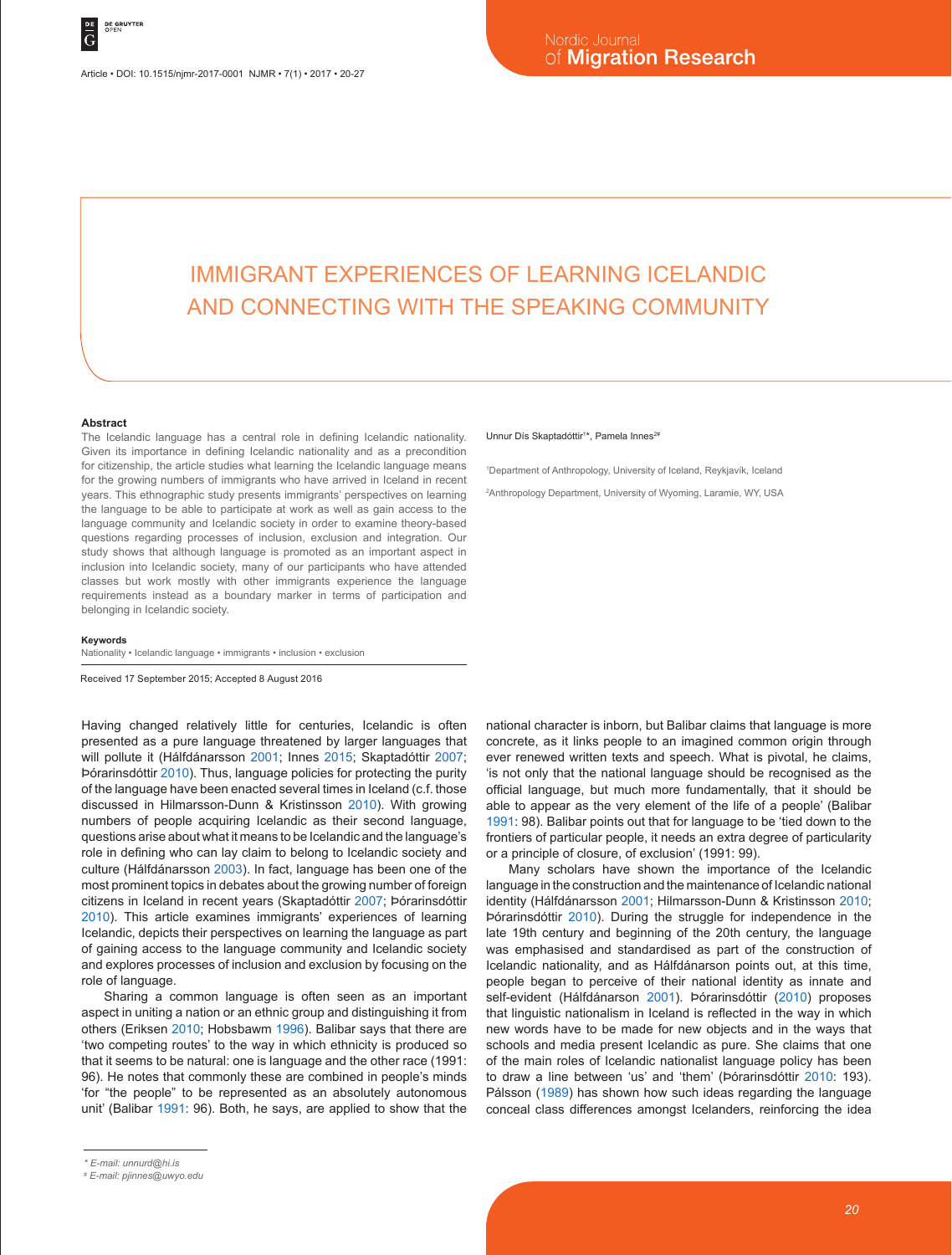of a shared, homogeneous national and class identity. The public discourse often claims that racism never existed historically in Iceland and is thus not a concern in the present (Loftsdóttir 2013), allowing speakers to deny that racism informs the distinction between 'us' and 'them'. Kristmannsson (2004:292) points out how language allows a perceived connection with the past not only because 'Icelanders speak Icelandic but because through the medieval literature one can connect directly to the past', precisely one of the points that Balibar (1991) argued makes language a potent vehicle for asserting shared identity.

Icelandic nationalism portrays language and biological origin as highly interconnected, with the Icelandic language viewed as a distinctive feature and a hallmark of Icelandic nationality (Hálfdánarson 2001, 2003; Hearn 2006). This position has been supported by the fact that Icelandic language has mainly been confined to Icelanders and the very few non-Icelandic speakers are portrayed as having a historical, genealogical tie to Iceland (Bessason 1967; Bragason 2001; Helgason 2014). With a growing number of people who speak the language without the common roots or from an emotional attachment but more for the instrumental purpose of participation in society, new questions arise regarding what one needs to do to be included and be able to claim to belong to Icelandic society (Yuval-Davis 2011).

For migrants in a global and transnational world, the connections with nation states and national languages are more complex than that described by nationalistic discourses (Vertovec 2004; Levitt & Glick Schiller 2003). Often, the assumptions of nationalistic discourses generally, and certainly the ones underlying the Icelandic nationality construction, are founded on the idea that there is a strong association between language and nationality informed by the philosophical arguments of Humboldt, Herder and other German language philosophers in the 1800s (Oakes 2001:9-29; Tulasiewicz & Adams 1998:5-6). However, in the current world order, people may be connected to two or more nation states in different ways (Wimmer & Glick Schiller 2003) and many are bi- or multilingual. Moreover, mono-, bi- and multilingual speakers may use their languages in ways that mark political, ethnic and nationalistic stances and so create or diminish boundaries between themselves and others, thereby increasing the social meaning of each language form (Tulasiewicz & Adams 1998:8-13). Whilst we live in times characterised by greater global mobility (Bauman 2000), international population flows are still to a large extent ordered by state regimes. Entry regulations and immigration policies control the flow and integration of immigrants to host societies. Along with nationalistic ideologies, these policies help maintain social divisions and must be included in our analysis of the processes of inclusion and exclusion (Eriksen 2007; Fassin 2011; Innes & Skaptadóttir 2016).

In many countries, laws and regulations regarding immigration and access to citizenship are becoming stricter than before, particularly where language is one of the factors emphasised (Fekete 2006). Increasingly, immigrants in Europe have to show a certain amount of integration, such as language competence, to gain rights (Joppke 2007). Borevi (2010) says that increased course requirements and exams to prove knowledge reflect changing ideas regarding immigrant rights in Europe. Before, securing immigrants' rights used to be seen to lead to integration into the new society, whereas now, lack of integration is given as a reason for denying people rights. Jensen (2014) analyses portions of the debates in the Norwegian and Danish parliaments concerning methods of integrating immigrants into the two societies. He argues that the differences in approach and rhetoric used by members in the two bodies are influenced by

the sense that national identity can or cannot be shaped voluntarily and whether the nation should adapt to incomers. States, then, will develop policies depending on whether or not communal belief in social change exists and whether it is believed that individuals can actively choose to become members.

Responsibility for language teaching varies in European countries. For example, in Norway and Sweden, courses are financed by the state, whereas in the Netherlands, the state does not participate in arranging or paying for the courses (Joppke 2007). Iceland's system is more like the Netherlands' system than that of Norway and Sweden, although course organisers can apply for some funding from the state. Despite the emphasis on language in defining what it means to be an Icelander, it was not until in the early 2000s, with growing numbers of immigrants, that linguistic ability became a factor in residence permit or citizenship applications (Innes & Skaptadóttir 2016; Albury 2015; Hilmarsson-Dunn & Kristinsson 2010). People coming to Iceland from outside of the European Economic Area (EEA) and European Free Trade Association (EFTA) countries must attend 150 h of Icelandic courses to be able to get a residence permit and a work permit. According to laws and regulations that took effect in 2009, passing a language test has been a requirement for citizenship. Despite making these requirements, the government has limited responsibilities for the provision of language courses (Skaptadóttir & Ólafsdóttir 2010). The state, however, has established guidelines on course content, publishing a recommended curriculum for lower level classes in 2008 and one for upper level classes in 2012 (Menntamálaráðuneytið 2008, 2012). Participants in the courses pay a fee, with refunds provided if they are members of trade unions. Only unemployed persons and recently arrived refugees get free courses as part of a work training program.

Icelandic language policies require immigrants to demonstrate willingness to learn about and adhere to national norms by fulfilling the duties of attending language classes and passing the test required for citizenship. Both Borevi (2010) and Joppke (2007) would note that this imposes upon the individual immigrants and releases the state from responsibility for offering means to satisfy this obligation. Jensen (2014) would find this to indicate that individual immigrants are considered able to modify their nationality and that Icelandic society is not so concerned about changing itself to accommodate the newcomers. What are missing from literature investigating the individual-state responsibility, voluntary-fixed identity and voluntarycoerced integration continua are fine-grained investigations of what happens when immigrants comply with state demands. A study like ours will help to highlight what happens when immigrants conform to state desires, whether they are accepted as a result or whether further elements should be taken into account when theorising about integration policies.

Given the importance of Icelandic language in defining Icelandic nationality, as a precondition for citizenship, and in the labour market, this article focuses on what learning the Icelandic language means for immigrants in terms of participation and inclusion into Icelandic society. Learning the language is promoted as the only way to gain full understanding of Icelandic society and culture (Jónsdóttir, Harðardóttir and Garðarsdóttir 2009; Skaptadóttir 2007), but whilst classes have been made available for migrants, many have little access to the Icelandic language community (Skaptadóttir and Wojtyńska 2008). Thus, the article analyses the experiences of migrants to show how the language offers access to Icelandic social mores and understandings whilst it also may be used as a tool of exclusion and a boundary marker. Drawing on theoretical questions on language, integration and belonging, we ask the following: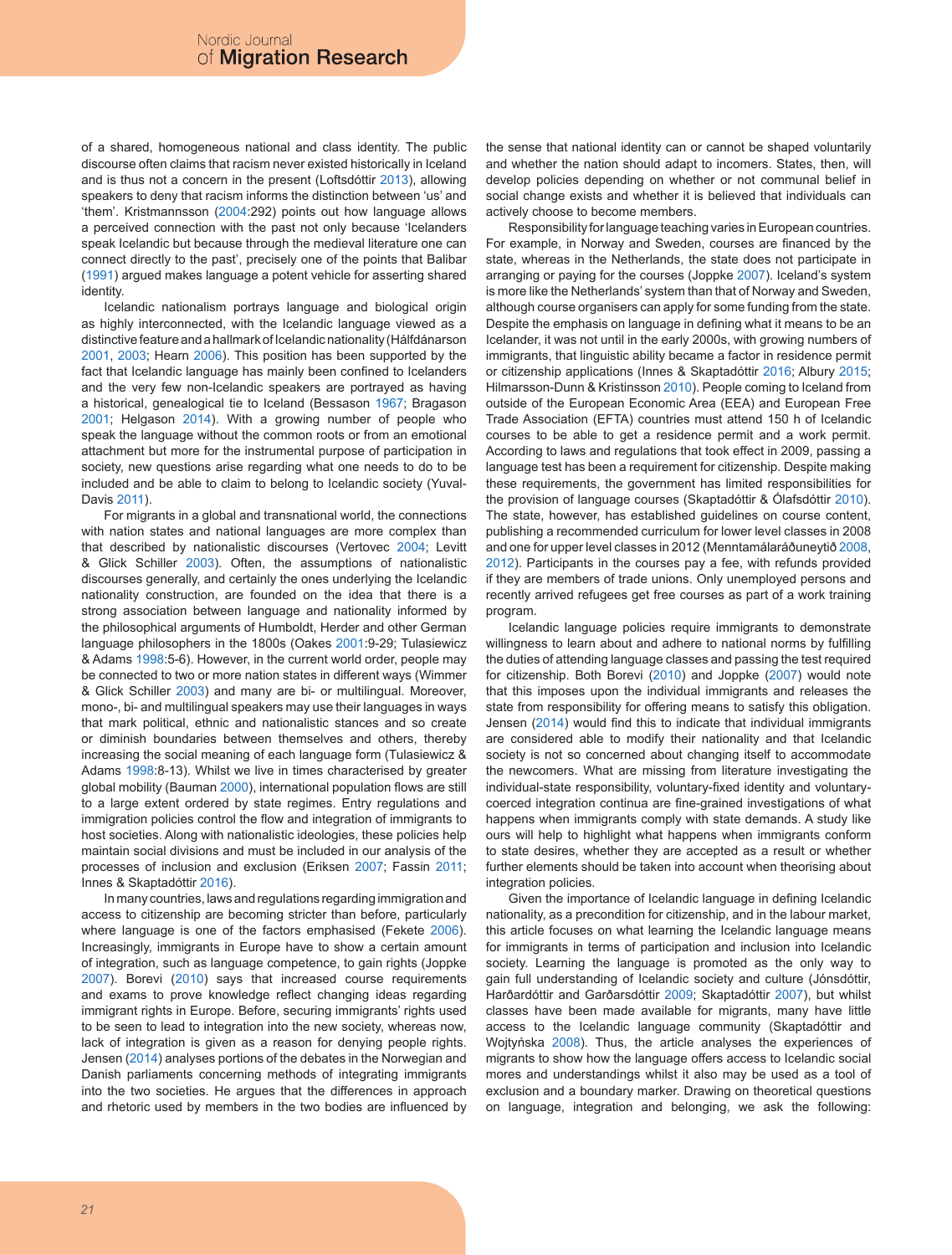Do migrants experience the language as a key for participation in society? And do Icelanders use it to include and exclude migrants from participating in Icelandic society? Following a description of our methods, we discuss how increasing migration into Iceland is changing the context for incomers. Then, we explore the effects of pressure on immigrants to learn Icelandic during the economic recession in order to get access to jobs and Icelandic society. Our aim is to explore whether, despite the state's promotion of language education and the efforts that migrants take to acquire some fluency in the Icelandic language, it continues to be a boundary marker, affecting participation and belonging.

#### **Methods**

The research discussed in this article is based on the data collected separately by the two authors. The first author's research focused on general experiences of migrants and their experiences of inclusion and exclusion, including their experiences of learning Icelandic, whilst the second author's research focused primarily on language learning. Applying ethnographic methods, both authors conducted interviews and did participant observations, taking part in activities and informal discussions with people. The participation, as well as collection and analysis of other relevant data such as policies and laws, deepened the understanding of the topic under study (Hammersley & Atkinson 2007; Bernard 2011). Informal interactions of this sort also allowed the authors to more completely understand and gather the migrants' own viewpoints and voices, making it possible to present their positions more accurately than can data dissociated from the individuals from whom it is collected.

The data analysed in this article from the first author's research is from her participant observations and interviews with 30 persons from Poland and 60 persons from the Philippines. They were recruited using the snowball sampling method. In interviews, she has talked with people in Reykjavik and two other smaller rural towns about their experiences when they first arrived in Iceland unable to speak Icelandic and how they went about learning the language. Whilst members of these groups had different educational backgrounds, the majority of them had arrived in Iceland to work in low-income jobs in production and services that did not require specialisation, after 1996. Participants often raised the topic of learning Icelandic before she initiated the discussion in interviews and informal discussions. These interviews were conducted in English and Icelandic. The data analysed in the article based on the second author's research was collected as part of a study focusing on language teaching methods in Iceland. During this study, she conducted participant observation in Icelandic language classes in Reykjavík schools and had informal conversations and open-ended interviews with students in these classes over a six-month period. Twenty seven students were followed in this way, 11 from Poland, 11 from Southeast Asian countries, 3 from other Eastern European countries and 2 from Western European countries. Again, the topic of learning Icelandic and what participation in language classes has meant for the students was often raised in interviews and conversations before the second author had mentioned it. These interviews were conducted in English.

#### **The Icelandic context of growing immigration**

In the past two decades, immigration to Iceland has grown extensively. Foreign citizens were 1.9% of the population of Iceland in 1996, reached 7.4% in 2008 and were 7% of the population in 2015 (Statistics Iceland n.d.). Most people come from Europe with people from Poland making up about one-third of all foreignborn residents of Iceland. This large increase in just over a decade means many migrants have only lived in Iceland for a relatively short time. The primary reason for migration to Iceland has been work related, but family reunification has been an important reason as well (Júlíusdóttir, Skaptadóttir & Karlsdóttir 2013). In the mid-1990s, people began to arrive on temporary work permits primarily to work in fishing, food production and service industries. The growing construction industry attracted many workers, especially after 2006, when the temporary restrictions on new member states of the European Union (EU) were lifted. Immigrants at this time were primarily viewed as a temporary work force, that there was no government policy on integration of immigrants until 2007 is a clear indication of this (Wojtynska, Skaptadóttir & Ólafs 2011; Wojtyńska & Zielinska 2010). By 2007, foreign citizens residing in Iceland made up 6% of the population (Statistics Iceland n.d.), about 9% of the work force and were becoming more prominent in service-related positions involving interaction with Icelanders (Skaptadóttir 2011). Projections of immigrant arrivals predicted that this percentage would rise in the economic climate of the time (Alþingi 2007:Table 4). Resulting from the increasing visibility of foreign workers, forecasts of greater numbers of immigrant arrivals in future years, and the realisation that many of these workers were residing in Iceland for extended periods, lawmakers began to draft policy to deal with the foreign-born segment of the population.

The government policy on immigration and integration from 2007 states the importance of 'securing that everyone have the same opportunities and become active participants in society in most areas of life' (Félagsmálaráðuneytið 2007: 2). The Icelandic language is presented in the policy as the key to integrating immigrants and securing their participation in Icelandic society. The policy states that adult immigrants in and outside of the labour market should have access to good Icelandic teaching and that this should include learning about Icelandic society. It states, furthermore, that:

The policy of the Icelandic government – approved by the entire nation – is to protect the Icelandic language. It is a shared property of the nation and contains its history, culture and self-awareness. It is also a tool for social interaction and a key to participation in the nation's life. Powerful support of Icelandic language education of immigrants serves the dual purpose of speeding their integration into society and to strengthen the position of the Icelandic language. (Félagsmálaráðuneytið 2007: 6)

This statement presents a dual view of the Icelandic language and what it offers to immigrants. Referring to the language as both a national symbol and a communication tool is not usually done in the expectations for language learning by immigrants.

Since this policy was put forward in 2007, much has changed in Icelandic society because of the opening of the common labour market to the new member states of the EEA in May 2006, the economic crash in 2008 and its aftermath. Opening the common labour market to new member states of the EU meant the majority of immigrants (including Poles) no longer had to apply for a work permit and were no longer required to take 150 h of Icelandic language to remain indefinitely in Iceland. During the years following the economic crash, knowledge of Icelandic language was, however, emphasised even more than before (Skaptadóttir 2015). People were able to work in diverse jobs without any language requirements before 2007, but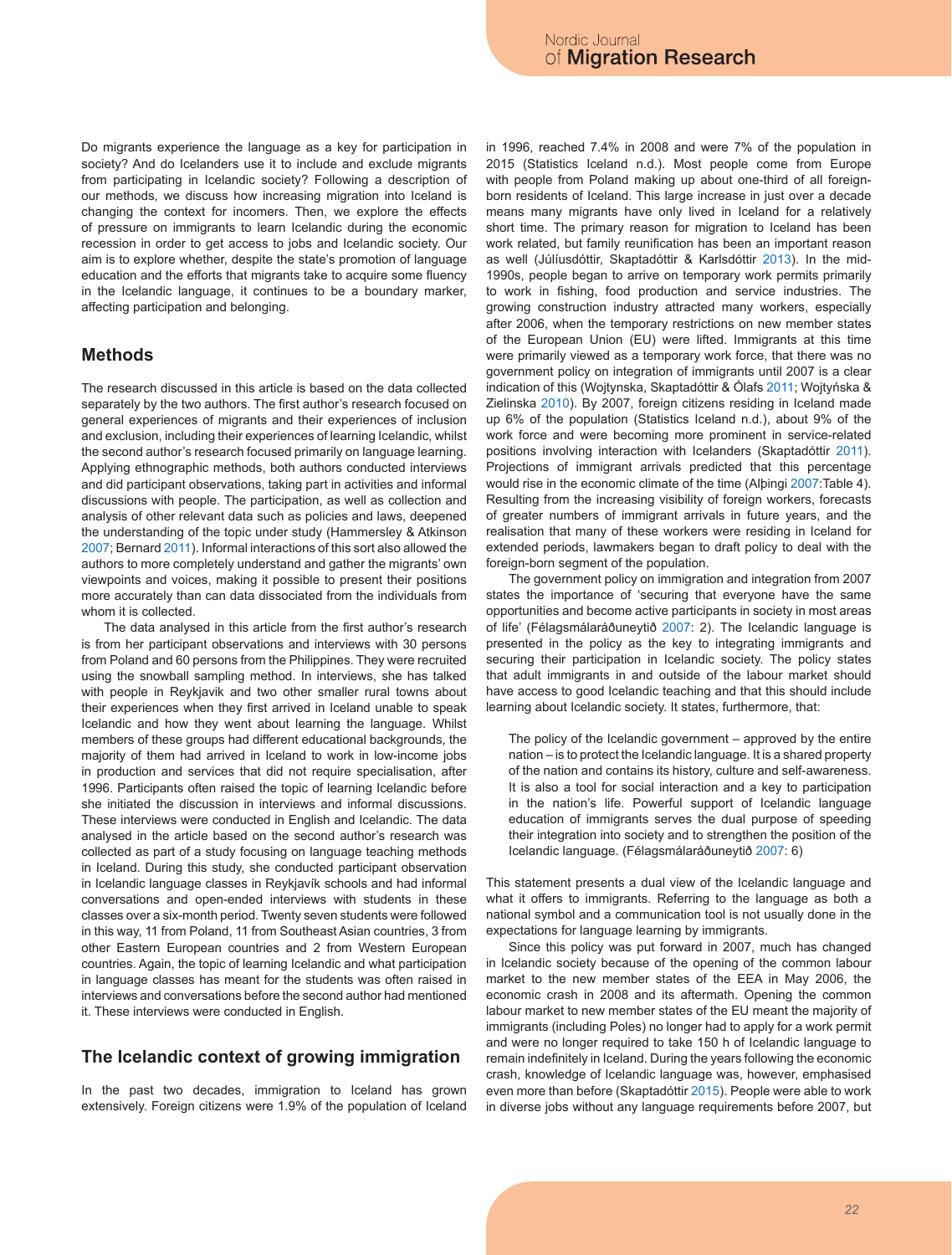these jobs often became unavailable for those not speaking good Icelandic (Wojtyńska & Zielinska 2010).

#### **Effects of Settling in Iceland and Employment on Immigrants' Learning of Icelandic**

The majority of the immigrants who have arrived in Iceland entered the labour market shortly after their arrival but had not learned Icelandic. They usually did not have the opportunity to attend courses until after they were employed. Knowing the language was, until recently, not a precondition for getting a job. During the first days and weeks at work, they commonly understood little or nothing of Icelandic. Many of them, though, got jobs where they worked side by side with other people from their country of origin and could, therefore, speak their mother tongue with their co-workers. Our research results show that people often found out about Icelandic classes through their employers and co-workers. When asked by the first author about the greatest obstacles they faced when moving to Iceland, most participants mentioned the Icelandic language first and then the other things such as the weather and dark winter. A woman from Poland, for example, said that besides being away from her children, not knowing Icelandic was the most difficult thing for her during her first few months in Iceland. She said:

It was a great problem not to know Icelandic. I did not know anything. Where I was working there was a Polish floor manager and he spoke Icelandic, Polish and English. He helped a lot, helped the Polish people. It was a big problem. But now I can talk a little bit, a little bit Icelandic.

As many people saw their work in Iceland initially as temporary, learning the language was not always a priority. Their goal was primarily to earn money and support their family back in the country of origin (Skaptadóttir & Wojtyńska 2008). Even though many had spent years in Iceland when interviewed, they did not preclude plans of moving back to their country of origin and some had already invested in housing there. In spite of the claim that they intended to stay only temporarily in Iceland, our results show that people usually started taking Icelandic courses soon after becoming employed and all had attended some courses. Some of the courses focused on work-related language, which was what many of the participants preferred. People working in fish processing, food production or construction often emphasised that they wanted to learn practical things in Icelandic that would help them better understand workrelated conversations and were happy with courses offered at work during work hours, because they were working long hours or on shifts and had difficulty finding time to include a course as well.

One of the participants, a divorced Polish woman whose children remained in Poland during the first two years after her arrival in Iceland, said that at first her only purpose was to gather enough money to allow her children to join her. However, after her children arrived, she had difficulties attending the evening language courses, because she had no relatives to look after her children. A few years later, the language was no longer a barrier for her because, little by little, she had managed to learn the language well enough to get by in Icelandic. She expressed great satisfaction with the workplaceorganised Icelandic course for employees during working hours. She repeatedly stated that her co-workers attended the course not only to fulfil the hours required to get the work and residency permit but because they wanted to improve their Icelandic and make their daily lives easier. She described the freedom she experienced from being able to talk directly to her supervisor without having to depend on others to speak for her or to the doctor about personal matters without involving her children as translators. It is clear from these interviews that the participants were primarily concerned with practical purpose of learning the language so as to function better at the workplace shortly after their arrival.

### **Effects of Course Structure on Immigrants' Learning of Icelandic**

In spite of the potential temporariness of their stay and that people from the EU and EEA countries are no longer required to learn Icelandic since 2006, studies show that the majority of immigrants want to learn the language (Jónsdóttir, Harðardóttir & Garðarsdóttir 2009; Skaptadóttir 2007; Wojtyńska, Skaptadóttir & Ólafs 2011). Their knowledge of Icelandic depends, however, on many things, such as the kinds of courses available to them, their educational background and whether opportunities to attend class and participate in the Icelandic language community are available to them.

One thing that those who took classes point out is that the group they were with in class affected how productive the course was for them. When the student body was too diverse in terms of mother tongue, former education or desire to learn Icelandic, they did not feel satisfied with their growth in class. Both authors spoke with people who had taken classes including students from divergent geographic and national backgrounds. In class, English often became the go-to language for explanations, particularly when the teachers suspected that students could not understand directions and clarifications in Icelandic. Some reported that they thought they learned more English than Icelandic in these mixed classes, whilst others complained that this use of English effectively excluded them. Especially in rural villages, highly educated and illiterate learners were together in a class, often with teachers not trained to teach about literacy. This occurred in classes within Reykjavík, too, and the second author witnessed frustration amongst teachers and students in classes with diverse levels of literacy preparation.

Many of the participants in our studies worked shifts and, therefore, had difficulties in attending courses available to them. Others lived in small villages where there were only a few courses in Icelandic, mostly for beginners. A few had been forced to take the beginners' course repeatedly to fulfil the requirement of at least 150 hours of Icelandic courses for residence and permanent work permits. Several teachers noted that this practice does little to expand students' knowledge of Icelandic (Innes & Skaptadóttir 2016). After a long and demanding day at work, many found it difficult to attend an evening course, do the homework that came with it, and care for children. Cost was also an issue, and despite the refund from their trade union, some thought that they paid too much. Whilst some stated that they had learned little or nothing from the courses, others saw the classes as a stepping stone and continued studying on their own after the classes ended. They watched television and read easy material such as horoscopes and obituaries in the newspapers.

Educational background was an important aspect in people's view towards learning Icelandic. Those who had little formal education in their country of origin found the Icelandic courses quite difficult. They complained that the teaching methods were too formal. Some complained about too much grammar and a few claimed that they did not know what was going on in the classroom. The more highly educated participants, who had finished a secondary school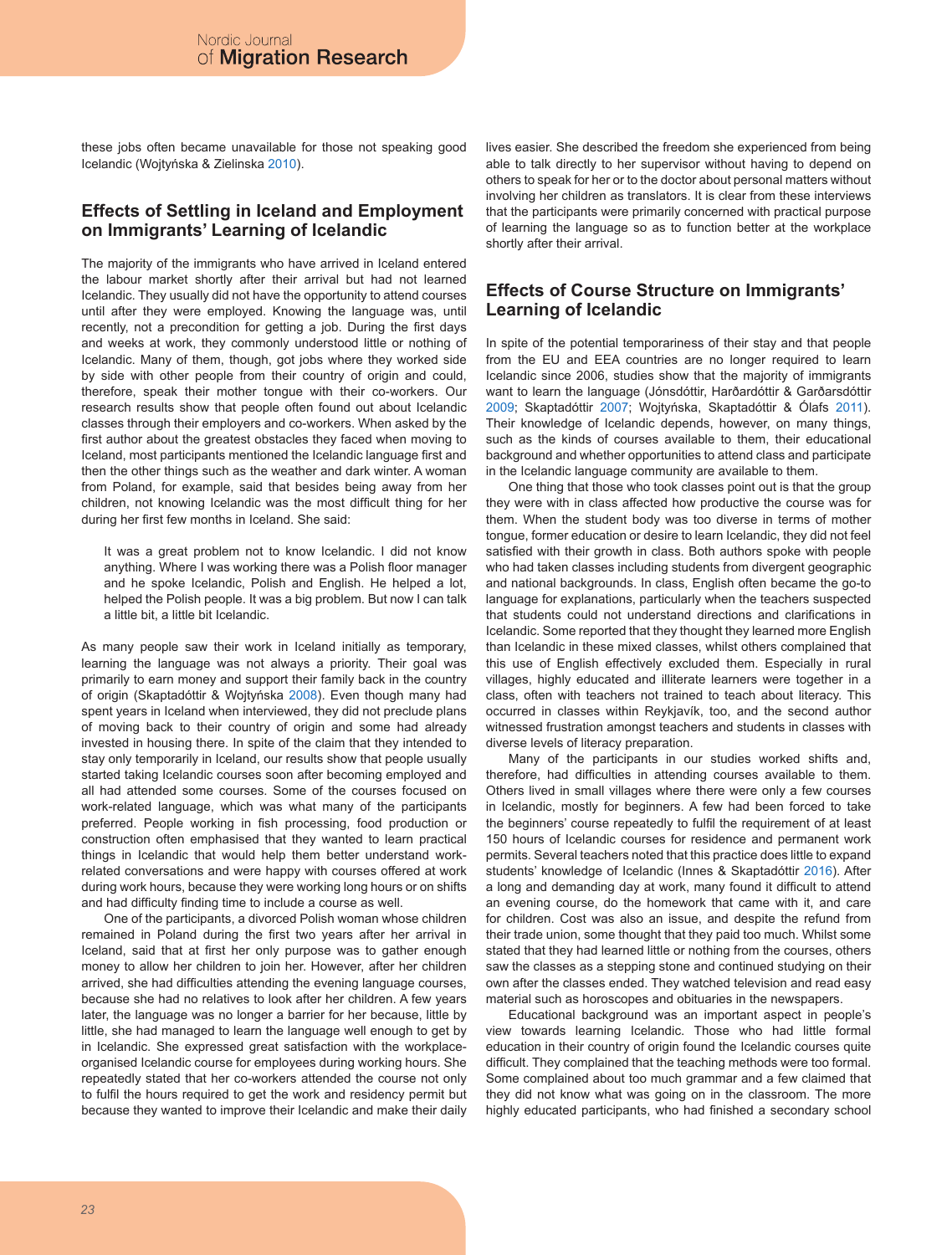degree or a college degree, did not criticise the teaching methods and preferred formal methods. Although the more educated generally were not employed where they could apply the education they gained in their home country, they were often working in jobs that enabled them to practice Icelandic, for example, in caring for the elderly or in kindergartens. Only a few, such as nurses, were in jobs where they could apply their education from their country of origin.

Another issue that affects an uncertain percentage of the immigrant population is language learning difficulties. The language test for citizenship can be waived for those with a significant learning disability, but there is no such waiver from taking the 150 hours of language courses necessary for a permanent residence visa. Several teachers and students whom the second author interviewed mentioned that they had taught and been in class with others with severe dyslexia, retention deficits and phonological processing problems. One student in a course specifically for East Asian immigrants self-identified as being severely dyslexic, attributing her illiteracy in both Icelandic and her native language to this cause. She and her teacher found her oral skills to be fine for her level, but her ability to read and write was almost non-existent. The students around her recognised her deficit and made allowances for it when they could, but she was not welcome in reading and writing exercises with the other students, a form of work that this teacher often used. The actual number of immigrants who have serious language learning difficulties is undocumented, however.

### **Learning from participation**

Many of the participants in our studies claimed that they never used what they learned in classes, as they rarely had opportunities to talk with native speakers. Several of them work with other immigrants, some from the participant's home country, and thus do not have many opportunities for participation in the Icelandic language community. In some cases, especially in smaller fishing communities and some construction projects, people live in special workers' housing. A Polish man who came to work in fish processing said in an interview that he did not meet Icelanders or use what he learned in class the first few years. In the village where he lived, there were many Poles; he worked long days with mostly other Poles and lived in workers' housing. After work, he watched Polish television or chatted on the Internet with friends back home. Only later, after he had married a Polish woman and established a home outside of the workers' housing with her and her children, whose participation in the local school caused both him and his wife to interact with their teachers and parents of their friends, did he become interested in applying the Icelandic he had learned in class.

Those who work in service jobs have a different story to tell and commonly participate more actively in society. Some of them talked about being lucky that they had a job where they were able to use the language. For example, a woman who speaks good Icelandic said in an interview that she feels fortunate that she was lucky to get a job where Icelanders were willing to communicate with her. A young man who plays sports with a group of Icelandic co-workers twice a week said that he learned more Icelandic through this activity than in the workplace. Sports allowed for informal chatting and he could build on what he learned in courses. A woman who had very little education in her country of origin had attended the level one course but claimed that she did not learn anything until she took a cooking course with only Icelandic women. This finally gave her the chance to communicate with Icelandic people in her village.

Many of those who knew Icelandic at the time of the interview had made an effort to communicate with Icelanders or get jobs where they practiced the language at work, such as in care giving work for children or the elderly. It was, however, often difficult as a woman from the Philippines described it:

Every day when I went to work it was hard for me, you know, because sometimes I got so nervous having to go there because I had to speak Icelandic again, and find words to say to them….. Sometimes they laugh at me, the patients sometimes laugh at me, but they correct me.

Activities encouraging students to interact with Icelanders occur in all of the textbooks examined in the second author's study. However, the majority of the interactions that students are asked to engage in are short, service-oriented conversations, such as ordering food at a shop or depositing money at one's bank. Whilst such exercises get students to interact with Icelanders, the dialogues are short, entirely scripted and do not lead into other topics unless the coparticipants move beyond the assignment. These assignments encourage students to practice their Icelandic in real-life situations but hardly lead to longer-term interaction between the student and an Icelander. Examples of friendships between Icelanders and foreigners exist in the textbooks, but there are no exercises demonstrating how learners might go about establishing a friendship bond with an Icelander.

Teachers applauded students when they reported that they had a conversation. Students, though, recognised that their teachers can only encourage them, they cannot compel them to participate in this kind of exercise. One Vietnamese woman said that she had tried several times to chat with store personnel about items outside of the immediate shopping experience but was told that her speech was unintelligible. After several such experiences, she does not vary from the normative scripts used to conduct transactions. A Polish man said that he had similar experiences when trying to speak to people at the bakery where he worked. They laughed at him when he mispronounced words, words he was sure they understood from the context, so he sticks only to words he is sure he can pronounce and does not try to expand upon basic statements. Several other people acknowledged that they had similar experiences when they first began speaking Icelandic but, after continuing to talk with the same people, were recognised as reasonably good speakers. It took effort to overcome the sense that one was not understood or welcomed as a speaker, but those who carried on now feel confident that they can engage in at least limited conversations and be understood.

### **Changing discourse of immigrants and Icelandic: belonging or participation**

A concern with immigrants' lack of interest in learning Icelandic is commonly expressed by Icelanders and has appeared regularly in media. Both authors have encountered Icelanders who complain about not being able to ask foreign staff in shops about the goods. People also express concern that caregivers cannot be understood by their charges, primarily children and the elderly. In such discussions, the irritation is primarily turned against the immigrants, with little mention of employers' responsibility for training employees or to the state's responsibility to make language education readily available. When people begin to speak Icelandic, they get varying responses from Icelanders. On the one hand, people praise immigrants for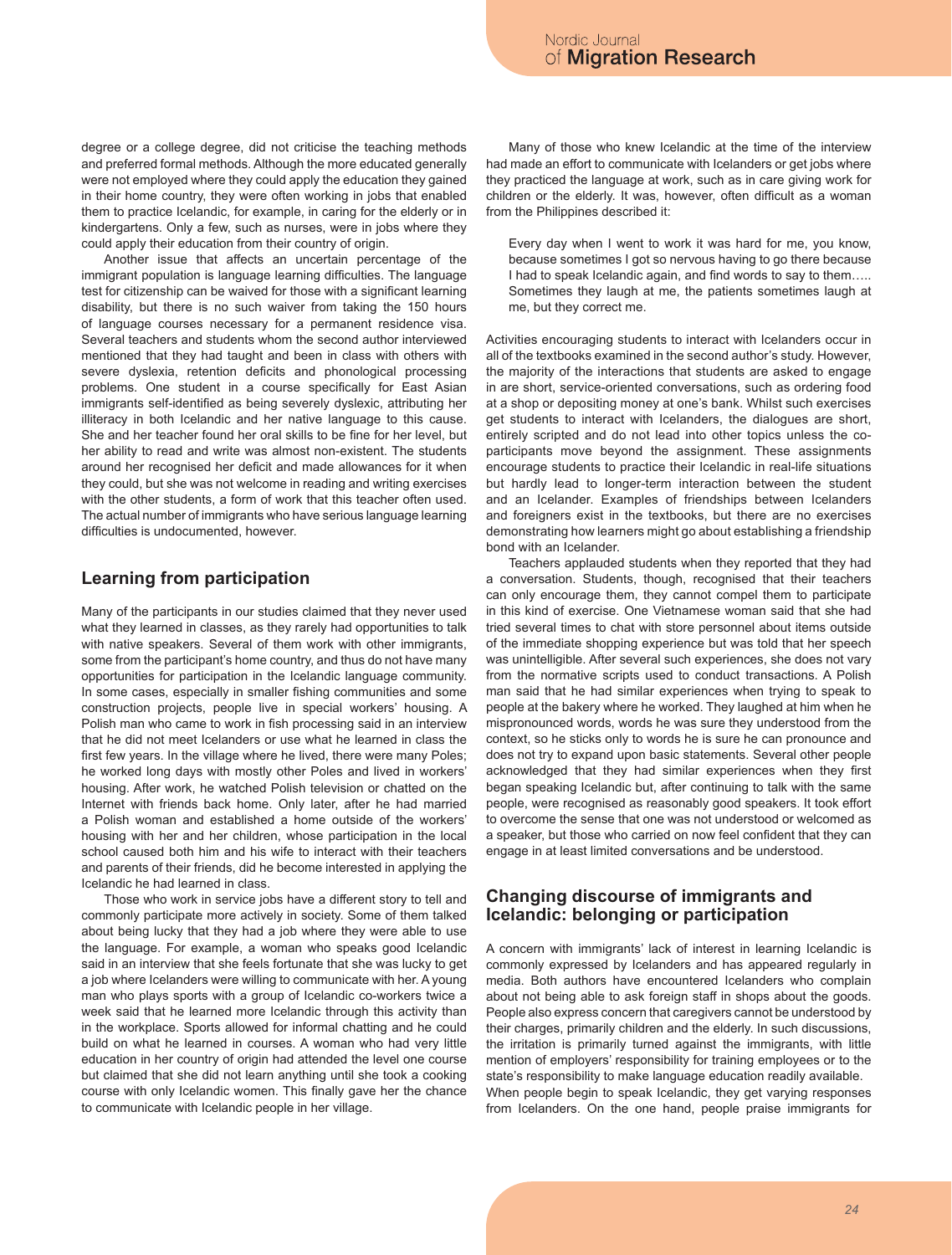trying to speak the language and demonstrating willingness to fit into Icelandic society. On the other hand, they are criticised for not speaking correctly or for speaking with an accent. One woman said:

Yes, you can see how happy people is when you are trying, but not everyone. This accent, it takes a long time to get Icelandic accent. People do not want to understand what I am saying, I noticed this as well.

An Asian woman remembered that the most useful exercise her class completed in their language school was to work up their resumes in Icelandic. She said:

We wrote about ourselves, work we did, and then the teacher corrected it. We liked this exercise very much because it showed we can work in the language and every job wants that now. If my first papers show I cannot write in Icelandic then I won't even get a call about a job. It is not my name but my language they look at.

In these interviews, the divided nature of Icelanders' responses to foreign speakers is evident. There is a certain amount of acceptance and encouragement given to those using the language and, at the same time, they receive a critical evaluation of the language form.

However, other participants raised the issue of Icelanders using language as a factor in the processes of exclusion. A woman from the Philippines, when discussing racism, said:

There is also criticism if you do not speak perfect Icelandic. Uhh even more than –'You cannot speak Icelandic you better go'. It is even worse than your skin color; being a foreigner not knowing the language.

Each person noticed that they were subject to two types of responses from Icelanders, positive reactions because they were trying to speak in Icelandic and sometimes criticism because they were not speaking or writing like a native. The importance of speaking Icelandic to being accepted and welcomed is evident in the comments of the Asian women, showing that there is a measure of truth to the government's assertion that the language is 'a key to participation in the nation's life' (Félagsmálaráðuneyti 2007: 6). However, acceptance of new speakers is not uniform; criticism can increase foreigners' anxiety and decrease their sense of ever fitting into Icelandic society even whilst learning Icelandic.

With the economic crisis in 2008, many recently arrived migrants lost their jobs and had problems with re-entering the labour market (Skaptadóttir 2015; Wojtyńska, Skaptadóttir & Ólafs 2011). Before the crisis, not knowing Icelandic did not keep immigrants from securing at least low-wage jobs, but after the recession, language became more important than before. A survey conducted amongst unemployed immigrants in 2011 showed that only 2% considered themselves fluent and 12% as good in Icelandic so the unemployed were directed to language classes by the Directorate of Labour with the goal of making them more employable (Wojtyńska, Skaptadóttir & Ólafs 2011). Job advertisements after the 2008 economic crash were mostly in Icelandic and commonly stated that knowledge of Icelandic was required, even for jobs such as cleaning. The survey showed that 89% of unemployed immigrants had taken courses in Icelandic but the majority still saw their limited knowledge of Icelandic was a primary reason for problems with re-entering the labour market (Wojtyńska, Skaptadóttir & Ólafs 2012).

The language school system, whilst concerned with developing proficiency in its students, has a long way to go in meeting this standard as administrators and teachers admit (Innes 2015; Innes & Skaptadóttir 2016). Workers using Icelandic as a second language are aware of this and, for several of those with whom the second author spoke, choose which jobs to apply for based on their sense of how many native Icelanders would apply for these same positions. If they thought that Icelanders would be interested in the job, usually a higherpaying, skilled position, the language students would not submit their resumes for consideration, thinking that someone with better language skills would get the job regardless of training or previous experience.

### **Conclusion**

For people moving to Iceland, learning Icelandic is a door opener allowing them to participate and get access to the new society and culture. However, it can simultaneously serve as a tool for exclusion because of the role of language as one of the main symbols of Icelandic nationality. This article has examined immigrants' impressions of learning the language and the opportunities and hindrances they experience in this process. For a long time knowing Icelandic has been seen as one of the preconditions of being able to call oneself an Icelander, as the language gives access to common culture and history. However, growing numbers of immigrants in Iceland are learning the language primarily for practical purposes of daily life, only rarely because they want to claim access to common roots or out of interest in Icelandic literature or history. Individuals learning Icelandic for instrumental reasons gain freedom in being able to communicate and understand what is happening around them in the country where they live and so learn the language.

However, getting access to the language and the language community has not always been easy, and many immigrants viewed this as the largest hindrance to integration and acceptance. They commonly worked only with other immigrants in a very segregated labour market and so had very little opportunity to practice what they learned in classes. Many of the immigrants arrived with the intention to stay only temporarily and initially were not interested in learning a language they would never use in the future. But upon extending their stay, they became interested in becoming active participants and even citizens.

Current participants in the Icelandic language community are thus no longer only those who can or want to claim common nationality or origin. The examples given above demonstrate how important it is for learners to be welcomed as speakers, as language courses are only one step in learning Icelandic. Learning the language in a course and working in low-income jobs may seem to give a person the chance to participate in Icelandic society, but these do not lead to a sense of belonging or having comprehensive access to the society. In fact, participants' comments show that the segregated labour market leads to othering and exclusion and that language in many people's minds is more of a tool to exclude than to include.

In the discourse about immigrants learning Icelandic, it is not always clear what is expected of them. Does, for example, the demand that immigrants learn Icelandic include a demand of assimilation to the point of becoming Icelandic, or does it involve integration, communication with Icelanders and participation in a multicultural society that recognises the diversity of its population? This is often hard to distinguish, perhaps as a result of the fact that the symbolic status of the language in the definition of being Icelandic is undergoing change.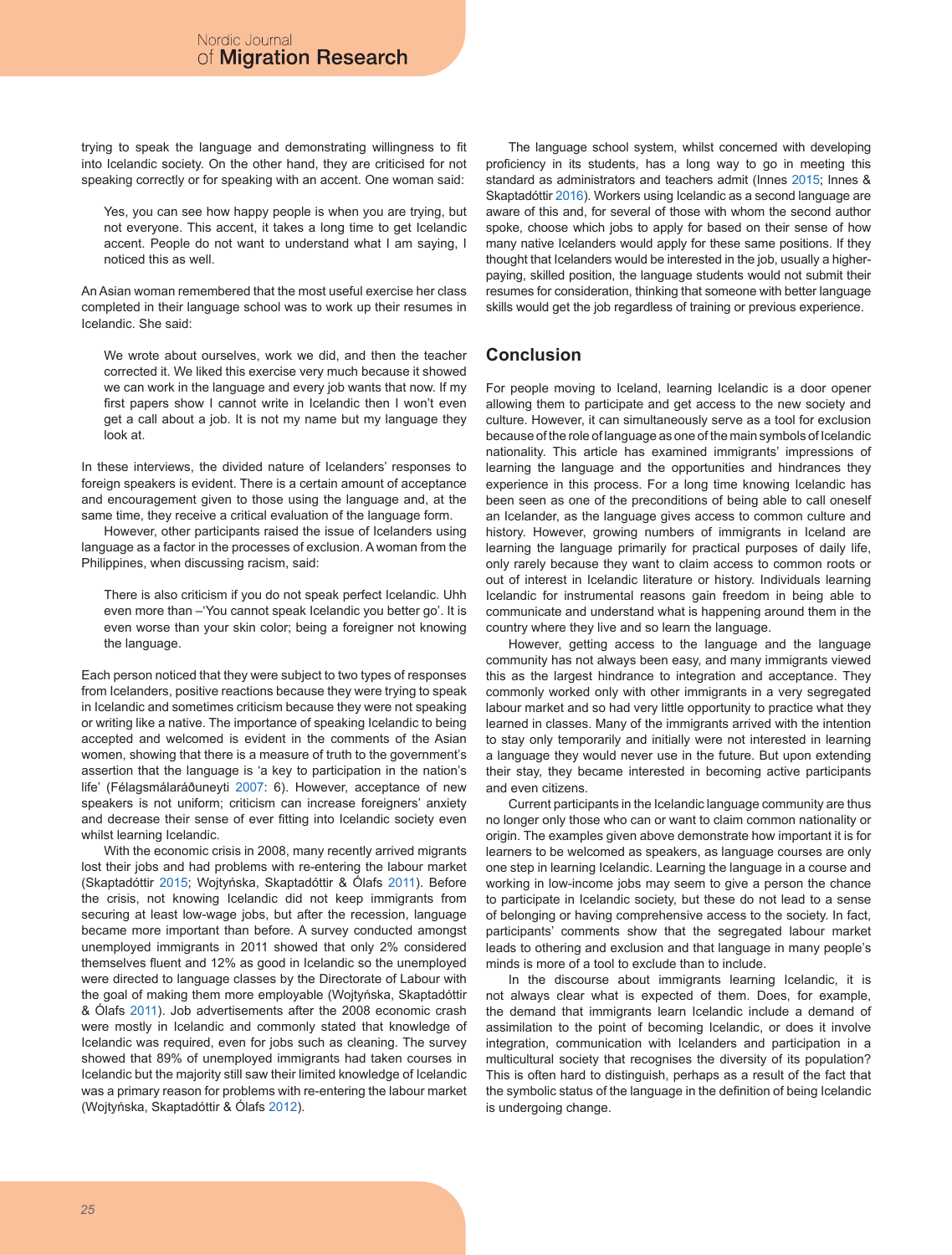With the increase in immigration, the number of speakers from different national backgrounds has risen. It has become obvious that recent immigrants do not wish to entirely sever their ties with their home countries or drop their own cultural practices even whilst learning Icelandic and participating in Icelandic society. It is now questionable to assume that a speaker of Icelandic is necessarily from Iceland or has a 'pure' Icelandic background. The language may have been learned as a means of integrating into Icelandic society but does not necessarily mark a desire to become wholly Icelandic in outlook, practice and culture. Iceland is undergoing a change from having an iconic relation between language and culture (see Irvine & Gal 2000) to a more widely interpretable symbolic relation between the two. This leaves open the possibility that Icelanders may come to accept that Icelandic language use may signal only that a person has entered society with willingness to fit into a limited extent and is not, perhaps, intent on devoting themselves entirely to assuming an Icelandic identity.

It is no longer possible to look at Iceland's multicultural society from a narrow angle and objectify culture, language and religion. The present is characterised by constant re-creation of variegation and the experience of moving to Iceland is different for each individual. The world is ever changing, people move much more than they did previously and researchers must view multicultural societies through a multifocal lens. As the government implements plans to integrate immigrants, it is important that diversity of origin, as well as individual experience and the need to maintain contact with the country of origin, is recognised. Our results indicate that with a more diverse population and within a global context of increased mobility, it seems that there may be a need to a move away from the purist ideology about language that is so common in Iceland and to a more flexible and more inclusive view towards the language.

**Unnur Dís Skaptadóttir** is a Professor of Anthropology at the University of Iceland. Her research focuses on issues of migration, national identity, work-related mobility, transnationalism and gender.

**Pamela Innes** is an Associate Professor of Anthropology at the University of Wyoming. She studies the effects of language pedagogy, policy and practice amongst small language communities.

## **References**

- 
- Albury, NJ 2015, 'National language policy theory: Exploring Spolsky's model in the case of Iceland', *Language Policy, pp. 1-18, DOI 10.1007/s10993-015-9357-z*
- Alþingi 2007, *Frumvarp til laga um breyting á lögum um íslenskan ríkisborgararétt, nr. 100 23. desember 1952, með síðari breytingum. Lög nr. 81 28. mars 2007*. Available from: http://www. althingi.is/altext/139/s/1307.html. [Last accessed 16.2.2016].
- Balibar, E 1991, 'The nation form: history and ideology' in *Race, nation, class: Ambiguous identities*, ed E Balibar & I Wallerstein, Verso, London pp. 86-106.
- Bauman, Z 2000, *Liquid modernity*, Polity Press, London.
- Bernard, HR 2011, *Research methods in anthropology: Qualitative and quantitative approaches,* Alta Mira Press, Lanham, MD.
- Bessason, H 1967, 'A few specimens of North American-Icelandic', *Scandinavian Studies*, vol. 39, no.2, pp. 115-146.
- Borevi, K 2010, 'Dimensions of citizenship. European integration policies from a Scandinavian perspective' in *Diversity, inclusion and citizenship in Scandinavia,* ed. B Bengtsson, P Strömblad & AH Bay, Cambridge Scholars Publishing, Newcastle pp. 19- 46.
- Bragason, Ú 2001, *Attitudes to the Icelandic language*. Available from: http://www.arnastofnun.is/page/attitudes\_ub. [Last accessed 26.6.2015].
- Eriksen, TH 2010, *Ethnicity and nationalism. Anthropological perspectives*, Pluto Press, New York.
- Eriksen, TH 2007, 'Complexity in social and cultural integration: Some analytical dimensions', *Ethnic and Racial Studies*, vol. 30, no. 6, pp. 1055-1069, DOI:10.1080/01419870701599465.
- Fassin, D 2011, 'Policing borders, producing boundaries. The governmentality of immigration in dark times', *Annual Review of Anthropology* vol. 40, pp. 213-226, DOI: 10.1146/annurevanthro-081309-145847
- Fekete, L 2006, 'Enlightened fundamentalism? Immigration, feminism and the right', *Race & Class,* vol. 48, no. 2, pp. 1-22, DOI:10.1177/0306396806069519.
- Félagsmálaráðuneytið 2007, *Stefna ríkisstjórnarinnar um aðlögun innflytjenda.* Available from: http://www.velferdarraduneyti. is/malaflokkar/innflytjendur/adlogun/nr/3299 [Last accessed 28.6.2015].
- Hálfdánarsson, G 2003, 'Language, ethnicity and nationalism: the case of Iceland' in *Racial discrimination and ethnicity in European history,* ed G Hálfdánarsson, Edizioni Plus, University of Pisa, Pisa pp. 193-203.
- Hálfdánarsson, G 2001, *Íslenska þjóðríkið: Uppruni og endamörk*. Hið Íslenska bókmenntafélag & Reykjavíkur Akademian, Reykjavík.
- Hammersley, M & Atkinson, P 2007, *Ethnography. Principles in practice*, Routledge, London.
- Hearn J 2006, *Rethinking nationalism. A critical introduction*, Palgrave Macmillan, New York.
- Helgason, E 2014, *Vesturfarar*, RÚV, Reykjavík.
- Hilmarsson-Dunn, A & Kristinsson, AP 2010, 'The language situation in Iceland', *Current Issues in Language Planning* vol. 11, no. 3, pp. 207-276, DOI:10.1080/14664208.2010.538008.
- Hobsbawm, E 1996, 'Language, culture, and national identity'. *Social Research* vol. 63, no. 4, pp. 1065-1080.
- Innes, P 2015, 'Icelandic language schools after the crash' in *Gambling debt: Iceland's rise and fall in the global economy*, ed EP Durrenberger & G Palsson, University Press of Colorado, Boulder pp. 187-200.
- Innes, P & Skaptadottir, UD 2016, 'Icelandic for adult foreigners: effects of imposing an Icelandic language test'. *Current Issues in Language Planning,* published online, DOI: 10.1080/14664208.2016.1168689